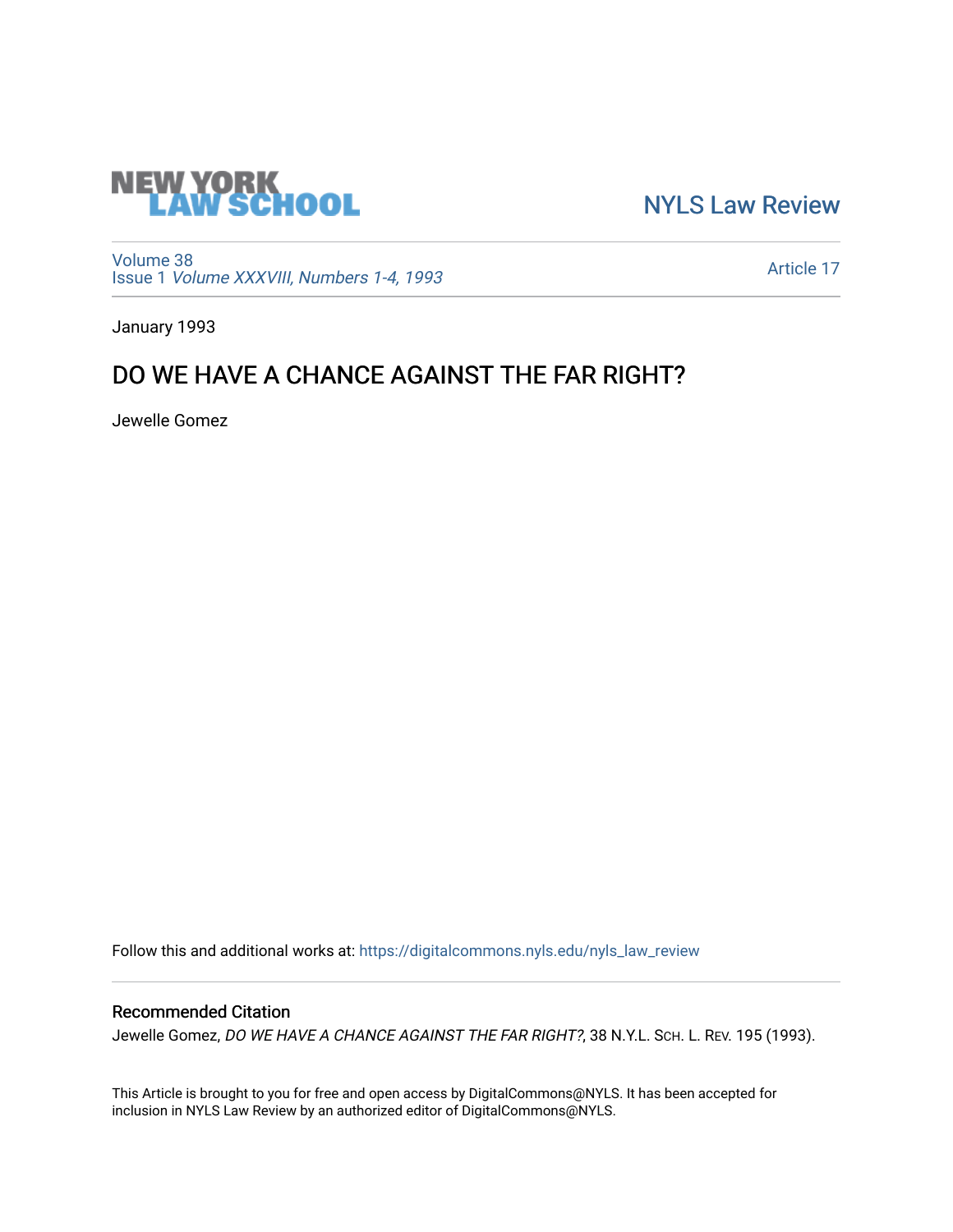### **DO** WE **HAVE A CHANCE AGAINST THE** FAR RIGHT?\*

#### JEWELLE GOMEZ\*\*

"Is that a pistol in your pocket, or are you just glad to see me?"

This query and other witty ripostes from that 1930s mistress of innuendo Mae West incited the rage of **Will** Hays, **the** director of the office that administered the Motion Picture Production Code.<sup>1</sup> Hays preached the erroneous idea that the morality of America could be protected **by** establishing a uniform standard **by** which the merit of art could be measured.2 With sweeping generalities, Hays codified the xenophobia and erotophobia that lurked in the hearts of the descendants of the Puritan settlers.3

**Halfa** century later, conservative (and opportunistic) feminists decided that the way to protect abused and exploited women was to define what **types** of sexual activity and representations of sexual activity were

\* Originally published in *The Advocate*, Jan. 1, 1991. Reprinted with permission. Annotating footnotes have been added **by** the editors.

**\*\*** Author and activist.

**1.** In **1922** the Motion Picture Producers and Distributors of America appointed Will H. Hays director and gave him the task of cleaning up the industry **by** implementing a program of self-regulation.- See Margaret **A.** Blanchard, *The American Urge to Censor: Freedom of Expression Versus the Desire to Sanitize Society-From Anthony Comstock to 2 Live Crew,* 33 WM. **& MARY** L. REv. **741,778-82 (1992).** Hays' appointment was a response to calls for federal oversight of the motion picture industry. *See id.; see also* MURRAY **ScHuMACH, THE** FACE **ON THE** CurING. ROOM FLOOR **17-21** (1964) (describing the history leading to the adoption of the Motion Picture Code in 1930). For an excellent description of the Hays Office's persecution of Mac West, see GEORGE **EBLLS & STANLEY** MUSOROVE, MAE WESr: A BIOORAPHY **201-09 (1982). As** a result of this persecution, the dialogue, plots, and characterizations in West's films were often changed significantly, *see id.,* and a representative of the Hays Office was usually on the set during production. See MAURICE LEONARD, **MAE** WEST: EMPRESS OF **SEx 159, 172 (1991).**

2. For Hays' own views'of his work, see WILL H. HAYS, **THE** MEMOIRS OF WLL H. HAYS *(1955). See also* Will H. Hays, Voices of a Free People (July 12, **1939)** (transcript available in New York Public Library).

**3.** As Ruth **A.** Inglis writes:

[flundamentally, the complete Code is a moralistic document. The word "moral" or its derivatives appears in it twenty-six times. Valuative terms like "sin," "evil," "bad," "right," and "good" appear frequently. Although divine law is mentioned only once, the language and reasoning of the Code belong to moral philosophy rather **than** to social science.

**RUTH A.** INGLIS, FREEDOM OF THE Movms: A REPORT ON **SELF** REGULATION **FROM THE COMMISSION ON FREEDOM OF THE** PRESS **128** (1974); *see generally id.* at **116-52** (detailing the Code's provenance and reproducing many of its provisions).

195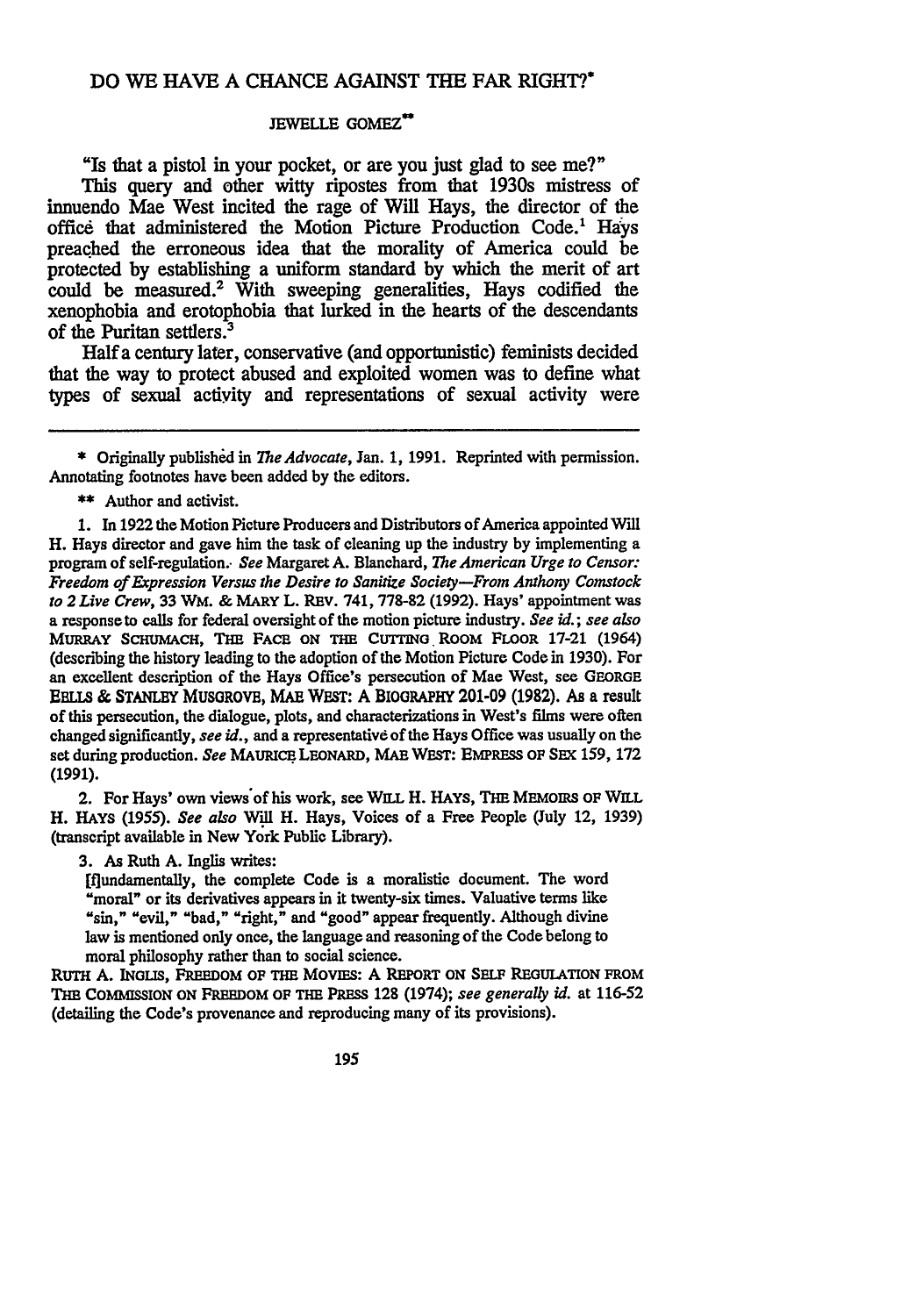harmful, and to help conservatives and right-wing Christians pass laws to prohibit the activities and images they deemed inappropriate.<br>Along with this missionary movement rode

Along with this missionary movement rode its eager teammates-racism, homophobia, classism, and misogyny. And Jesse Helms-bereft of the Cold War, defeated **by** the civil rights movement, staggering under the blast of fresh air demanded by antismokers-turned to the field conservative feminists had -tilled for him, attacking art, lesbians, gays, and anything else within reach that he thought constituents who didn't live in the Castro district or the West Village would relish demolishing. Unfortunately, Helms' calculation might be correct, and if so, it's due largely to the insular nature of the political lives we-as lesbians, as gays, and as artists-have led.

With the sophistication of each succeeding year, the power to create the social change we witnessed in the '60s and '70s becomes more remote, something dismissed as kid stuff. The most radical change I experienced as each decade overlapped the next was an understanding that the interconnection of all issues is incontrovertible. The foes who attacked me as a black person, as a seeker of peace, as a woman, as a lesbian, and as a working person had many faces but were essentially saying the same thing. And the sooner we understand that reality, the stronger our movement will be.

The AIDS crisis has acted as a catalyst to unify our community and form a solid power base that can effect change. We have not glossed over but rather spotlighted the differences, difficulties, and frustrations facing lesbians and gay men: one group with a solid political philosophy-feminism; the other with a clearly defined issue-AIDS. Effective coalitions have been built, at least temporarily.

The artists among us now face similar challenges: how to move out into the political arena, articulate a clear position that has far-reaching ramifications, and make coalitions, without letting personal ambition or prejudice short circuit that effort. Yet ego and money are more openly related to the creation and marketing of art than in any other calling-except perhaps politics.

Lesbians and gays have always worked in the arts, on National Endowment for the Arts (NEA) panels, and in publishing. That hasn't helped nonwhite lesbians and gays get their work published however. Only recently, when it appears there are money and careers to be made from lesbian and gay art, have we formed professional associations and encouraged others in their fields.

That lesbians, gays, and artists of all types have now risen up to fight the influence of Helms is extraordinary. AIDS, the pro-choice crisis, the total lack of competent health-care systems for women, and the rise in violence against lesbians and gay men are all consuming our energy. Our protest as lesbians, gays, and artists against Helms and our support of Harvey Gantt's senatorial bid helped make Gantt a strong contender for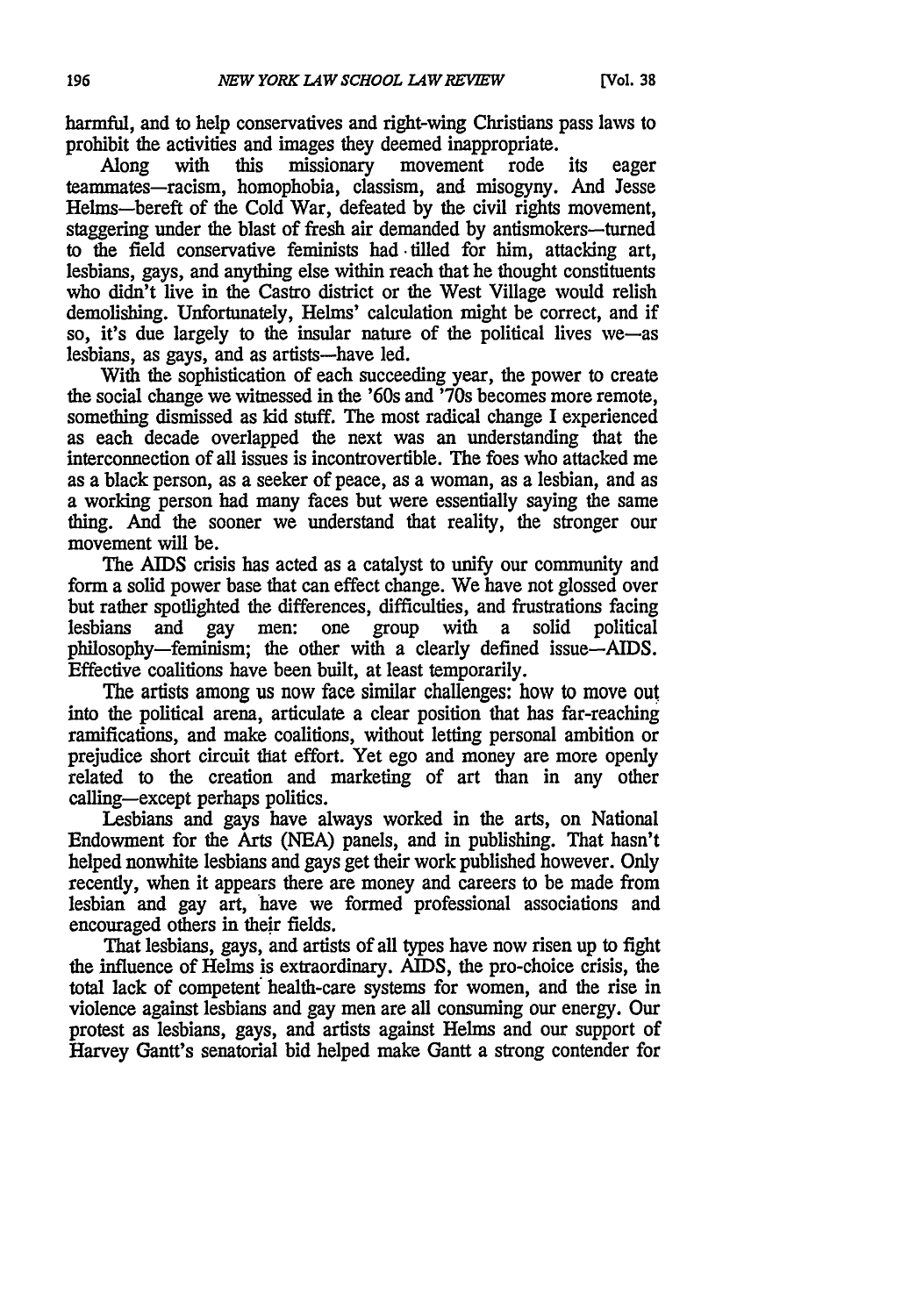what would have been the first congressional seat held **by** a black person elected from the South since Reconstruction. 4 This makes me extremely proud, and the other struggles in which we're engaged seem more possible to win.

Hays was right to fear West. The liberating power of open sexual desire is at the heart of the lesbian and gay movement and has the potential to serve as the impetus for the total restructuring of this society. And Helms' blaming of art for society's ills is part of a long tradition of conservative scapegoating. When Lenny Bruce seared people with his satire, he was prosecuted for obscenity;<sup>5</sup> when Paul Robeson refused to renounce his communist sympathies, his passport was revoked;<sup>6</sup> when Billie Holiday was convicted on a narcotics charge, she was denied a cabaret license.<sup>7</sup>

It was not that long ago when the representation of lesbian relationships on stage was illegal in New York City.<sup>8</sup> In his years as a

4. See Art Harris, *Harvey Gantt's Fight to the Finish; Courting Whites and Rivaling Helms in the Last Days of the Carolina Contest,* WASH. POST, Nov. 4, 1990, at Fl. Gantt lost his bid to unseat Helms by a six percent margin. *See* Peter Applebome, *Helms Kindled Anger in Campaign, And May Have Set Tone for Others,* N.Y. TIMES, Nov. **8,** 1990, at B3.

5. At one time, Brucewas arrested in West Hollywood three times in less than three weeks for "speaking obscene words in public." ALBERT GOLDMAN, LADIES **AND** GENTLEMEN LENNY BRUCE!! 388-91 (1974).

6. Robeson's passport was revoked in August 1950 on the grounds that his travel abroad would be "contrary to the best interests of the United States." MARTIN B. DUBEmiMAN, PAUL ROBESON **382-88** (1989). The passport was not returned until the summer of 1958, when the State Department capitulated to the mandate of Kent v. Dulles, 357 **U.S.** 116, **129** (1958) (holding that the Secretary of State was without authority to promulgate regulations denying passports to **U.S.** citizens on the basis of their political beliefs). *See* DUBERMAN, *supra,* at 463.

7. I and much of the black community felt that, when Holiday would not stop talking about segregation, her narcotics conviction was used as an excuse to deny her a cabaret license. *See* **BUD** KLIMBNT, BILIE HOLIDAY **82-103** (1990) (tracing Holiday's drug use and police treatment of her); *see also* Nat Hentoff, *The Real Lady Day,* N.Y. TIMES, Dec. 24, 1972, Magazine, at 9, **18** (stating that not all of Holiday's arrests on narcotics charges were legitimate).

**8.** In 1927, the New York Legislature amended the state's penal code **by** passing the Wales Padlock Act, ch. 690, 1927 N.Y. Laws 1731 (repealed 1965). The Act made it a misdemeanor to present plays "depicting or dealing with, the subject of sex degeneracy, or sex perversion," *id.* § 2, and took its name from the fact that local authorities were empowered to revoke the licenses of establishments where violations had occurred. *See id. § 3. See also* KAIER CURTIN, "WE CAN ALWAYS CALL THEM BULGARIANS": THE EiMRGENCE **OF** LESBIANS **AND** GAY MEN ON THE **AMERICAN STAGE 19,** 100-102, **266-68 (1987)** (describing the Act, its effects on lesbian roles in Broadway plays, and its ultimate repeal); **ABE** LAUFE, THE WIcKED **STAGE:** A HISTORY OF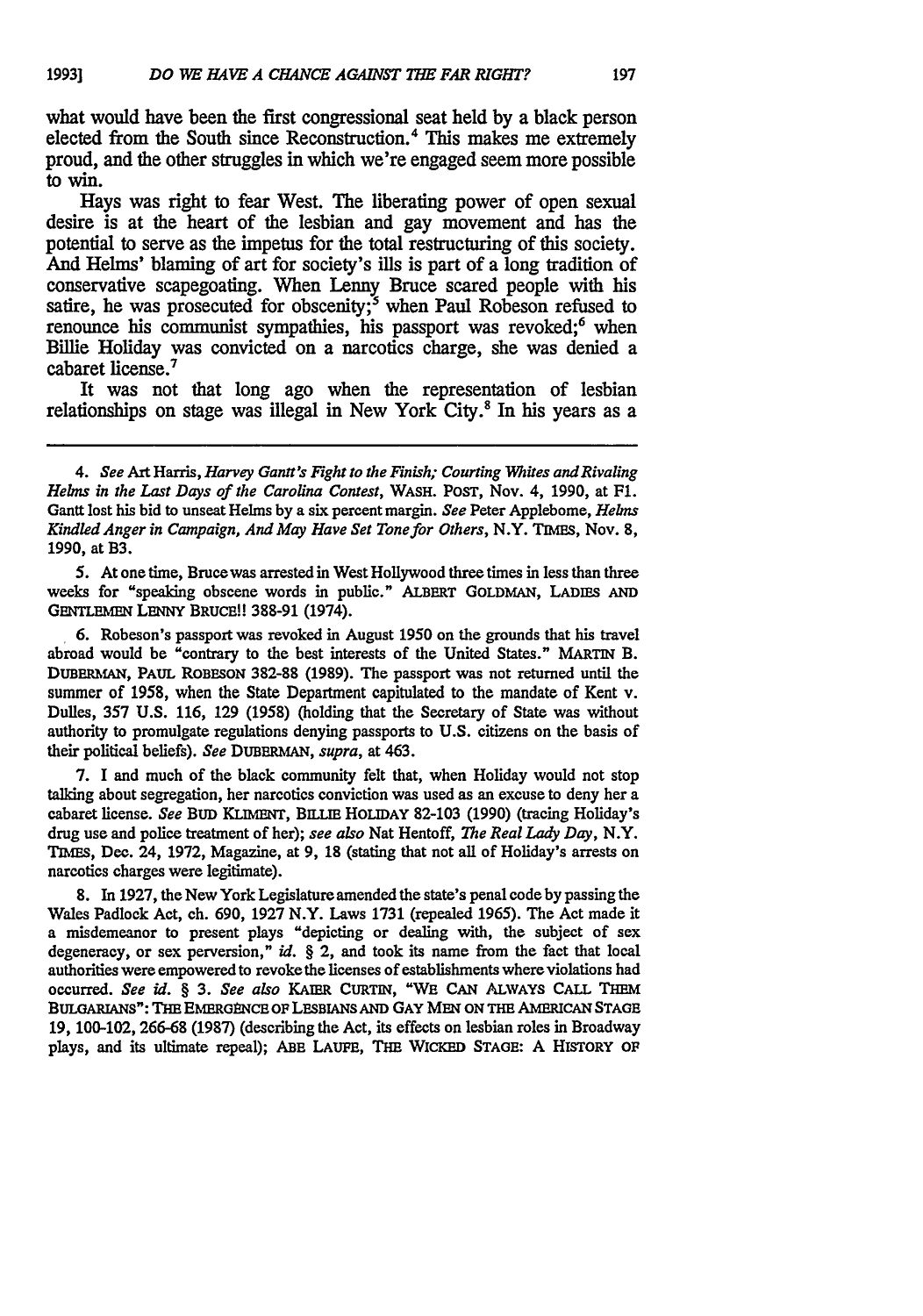federal "special postal inspector," Anthony Comstock was responsible for more than 1200 arrests for obscenity before his death in 1915.<sup>9</sup> The recent congressional vote reauthorizing the **NEA** was a dangerous compromise, leaving the funding that artists receive vulnerable to any community in any state that decides to make an example of someone and convict them of breaking obscenity laws.10 This returns us to the

**THEATER CE'soRsHIP AND HARASSMEN** IN **THE UNITED STATES** 104-05 **(1978)** (discussing self-censorship of lesbian characters **by** the Shubert Theater Organization to avoid invocation of the Act).

**9.** Comstock was a self-appointed crusader who campaigned successfully for the enactment of federal legislation regarding obscene material. *See* Blanchard, *supra* note **1,** at 744-60 (describing Comstock's activities).

**10.** Congressional debate was sparked in the spring of 1988 in response to a National End6wment for the Arts **(NEA)** grant that had been awarded to artist Andres Serrano. *See* Allan Parachini, *Endowment, Congressmen Feud Over Provocative Art,* **L.A. TIMEs,** June 14, **1989,** § **6,** at **1.** In an NEA-sponsored exhibit, Serrano displayed a photograph of a plastic crucifix submerged in a jar of urine. *See* id. The debate intensified after the works of photographer Robert Mapplethorpe were sponsored **by** a group funded **by** the **NEA.** *See id.*

In response to these controversial works, several members of Congress introduced legislation. For example, Rep. Dana Rohrabacher proposed an amendment that would have abolished the **NEA.** *See* **135 CONG.** REC. **H3637** (daily ed. July 12, **1989).** In addition, Congress' most vocal critic of the **NEA,** Sen. Jesse Helms, proposed an amendment that would have placed content-based controls on material that received **NEA** grants. *See* **135** CoNG. REC. **S8806** (daily ed. July **26, 1989).** This proposal would have forbidden **NEA** funds from being distributed for works that included "obscene or indecent materials...; material which denigrates the objects or beliefs.., of a particular **religion... ;** [or] material which **denigrates...** a person, group, or class of citizens on the basis of race, creed, sex, handicap, age, or national origin." *Id.* Helms, however, withdrew his amendment, and Congress eventually passed a rider to the **1990** fiscal year appropriations bill that prohibited the use of federal funds to promote material which, in the judgment of the **NEA,** could **be** considered obscene. *See* Department of the Interior and Related Agencies Appropriations Act of **1990,** Pub. L. No. 101-121, § 304(a), **103** Stat. **701,** 741.

To enforce § 304(a) of the appropriations bill, the **NEA** established an "obscenity pledge," which required applicants to certify, in advanceof their grants, that they would not use government funds to promote material that could **be** considered obscene. *See* William H. Honan, *Advisory Council Asks Endowment Not to Make Artists Sign a Pledge,* N.Y. **TIMS,** Aug. 4, **1990,** at **13.** The NEA's promulgation of this policy sparked vigorous opposition from the artistic community, *see id.,* and the "pledge" was later struck down **by** one court as unconstitutional. *See* Bella Lewitzky Dance Found. v. Frohnmayer, 754 F. Supp. **774** (C.D.Cal. **1991)** (holding that the "pledge" **was** unconstitutionally vague and violated the First Amendment).

The **"pledge"** died a natural death with the close of the **1990** fiscal year. See Karen **de** Witt, *New Fiscal Year Ends Anti-Obscenity Pledge,* N.Y. **TI7ES,** Oct. **31, 1990,** at **C16. By** this time, Congress had concluded that the **NEA** deserved further life. *See id.*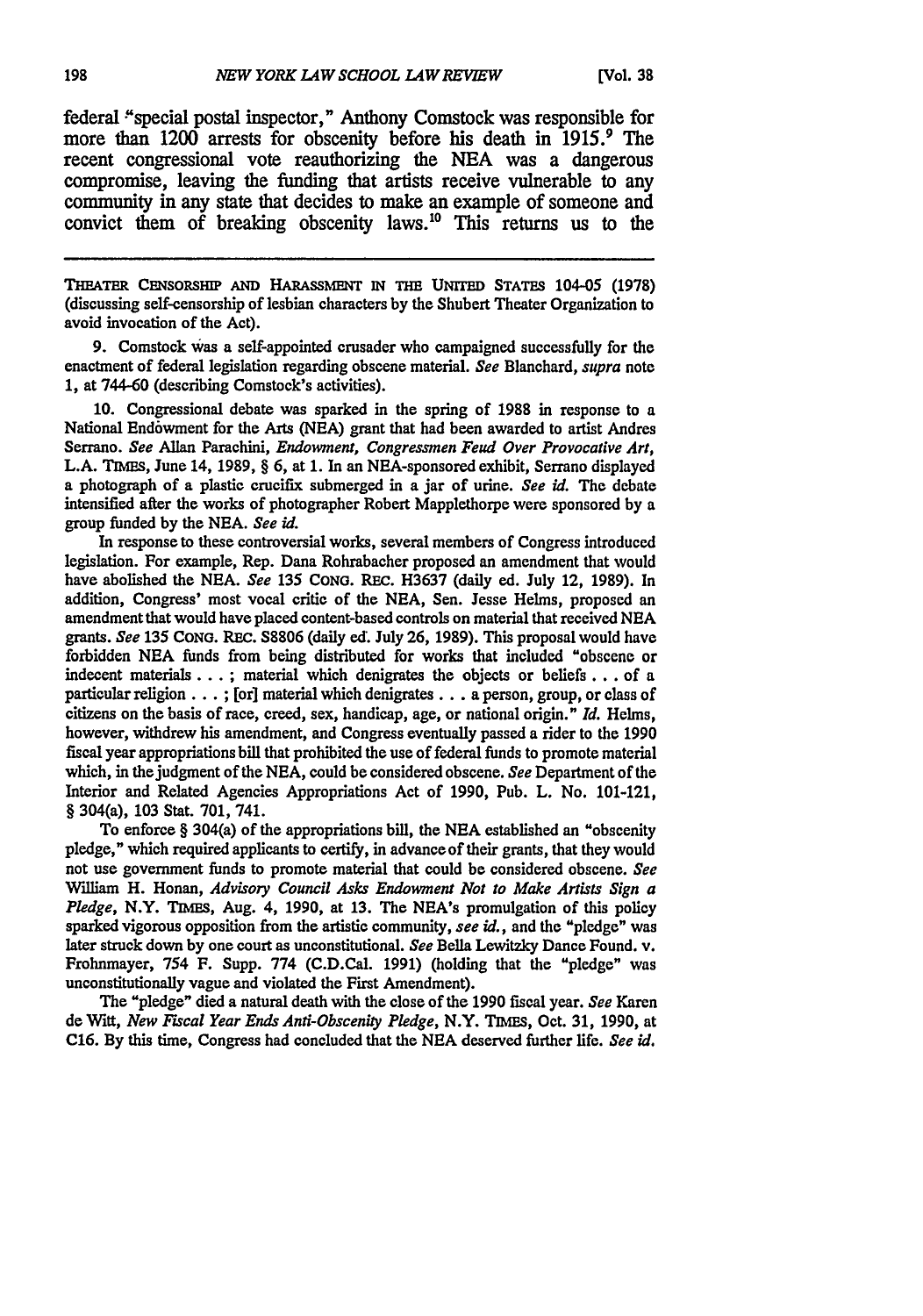#### Comstock era.

No matter what our level of personal interest in sexually explicit art, leftist art, or art in general, every attack like this one eventually is aimed directly at the lesbian and gay community. For every effort made to shut our mouths, we must redouble our efforts to talk louder-and not just in our own little circle. And lewd innuendo ain't bad either.

Substantially adopting the definition of obscenity given in Miller v. California, 413 **U.S. 15 (1973),** the statute states that: **.**

The term "obscene" means with respect to a project, production, workshop, or program that-

**(1)** the average person, applying contemporary -community standards, would find that such project, production, workshop, or program, when taken as a whole, appeals to the prurient interest;

(2) such project, production, workshop, or program depicts or describes sexual conduct in a patently offensive way; and

(3) such project, production, workshop, or program, when taken as a whole, lacks serious literary, artistic, political, or scientific value. *Id.* § **952()** (emphasis added).

Thus, under the "decency clause," an artist whose work is judged obscene by any United States court, see id. § 952(j)-(l), could be required to refund all money received from the **NEA** as part of the grant for that work. *See id.* § 954(h) (1990).

Like the obscenity "pledge," the "decency clause" was struck down. *See* Finley v. National Endowment for the Arts, 795 F. Supp. 1457, 1476 (C.D.Cal **1992)** (holding the clause unconstitutionally overbroad); *see also* William H. Honan, *Decision is Appealed on Decency Standard,* N.Y. **TIMs,** Apr. 6, 1993, at C14. Congress has taken no action since the **NEA** reauthorization of 1990 and subsequent .court decisions. Telephone Interview with Neil Sigmon, Staff Assistant, House Appropriations Committee, Subcommittee on Interior and Related Agencies (Jan. **19,** 1994).

<sup>(</sup>reporting the NEA's reauthorization for another three years). However, the 1990 reauthorization included a new provision, popularly known as the "decency clause." *See* Arts, Humanities, and Museums Amendments of 1990, Pub. L. No. 101-512, § 103(b), 104 Stat. 1963 (codified at 20 U.S.C.A. § **954(d)** (West 1990 **&** Supp. 1993)). This clause allowed the **NEA** to suspend grant payments if award recipients did not file interim reports certifying that their works incorporated "general standards of decency and respect for the diverse beliefs and values of the American public." *Id. §* **954(d)(1).** In addition, § **954(d)(2)** directed the chairperson of the **NEA** to promulgate regulations indicating that "obscenity" was "without artistic merit, [was] not protected speech, and [should] not be funded." *Id.* § **954(d)(2).**